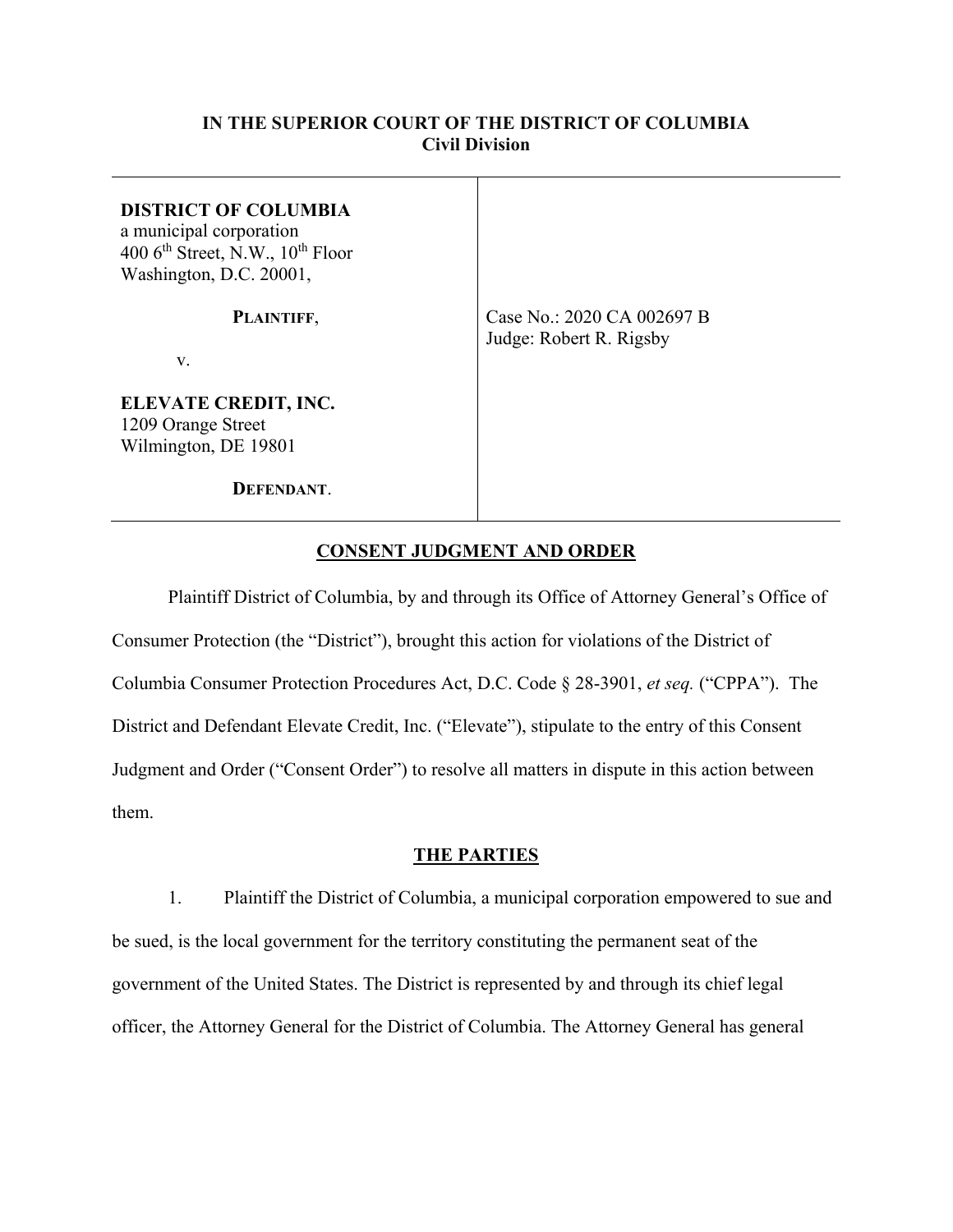charge and conduct of all legal business of the District and all suits initiated by and against the District and is responsible for upholding the public interest. D.C. Code § 1-301.81(a)(1). The Attorney General is specifically authorized to enforce the District's consumer protection laws, including the CPPA, pursuant to D.C. Code § 28-3909.

2. Defendant Elevate is a Delaware corporation, that has facilitated and advertised loans and lines of credit to District residents in conjunction with FinWise Bank ("FinWise"), a Utah-chartered bank for its Rise brand, and Republic Bank & Trust Company ("Republic"), a Kentucky-chartered bank, for its Elastic brand.

## **ALLEGATIONS**

3. This Court has jurisdiction over this matter.

4. The District filed its Complaint in *District of Columbia v. Elevate Credit, Inc.* in the Superior Court for the District of Columbia.

5. The District's Complaint alleges that Elevate engaged in deceptive practices in violation of the District's CPPA, including as set forth in D.C. Code § 28-3904(b), (e), (f), (f-1), (r), (ff) and (dd) in its offer, servicing and provision of online loans or lines of credit to District consumers.

6. Elevate denies the allegations in the Complaint and denies that it has violated any law or engaged in any deceptive or unfair practices

7. The Parties have agreed to the relief set forth in this Consent Order in order to fully resolve this matter.

#### **DEFINITION**

8. "Consumer(s)" shall mean all District of Columbia persons who obtained a Rise loan, or Elastic line of credit, or who have a loan that is facilitated by Elevate and shall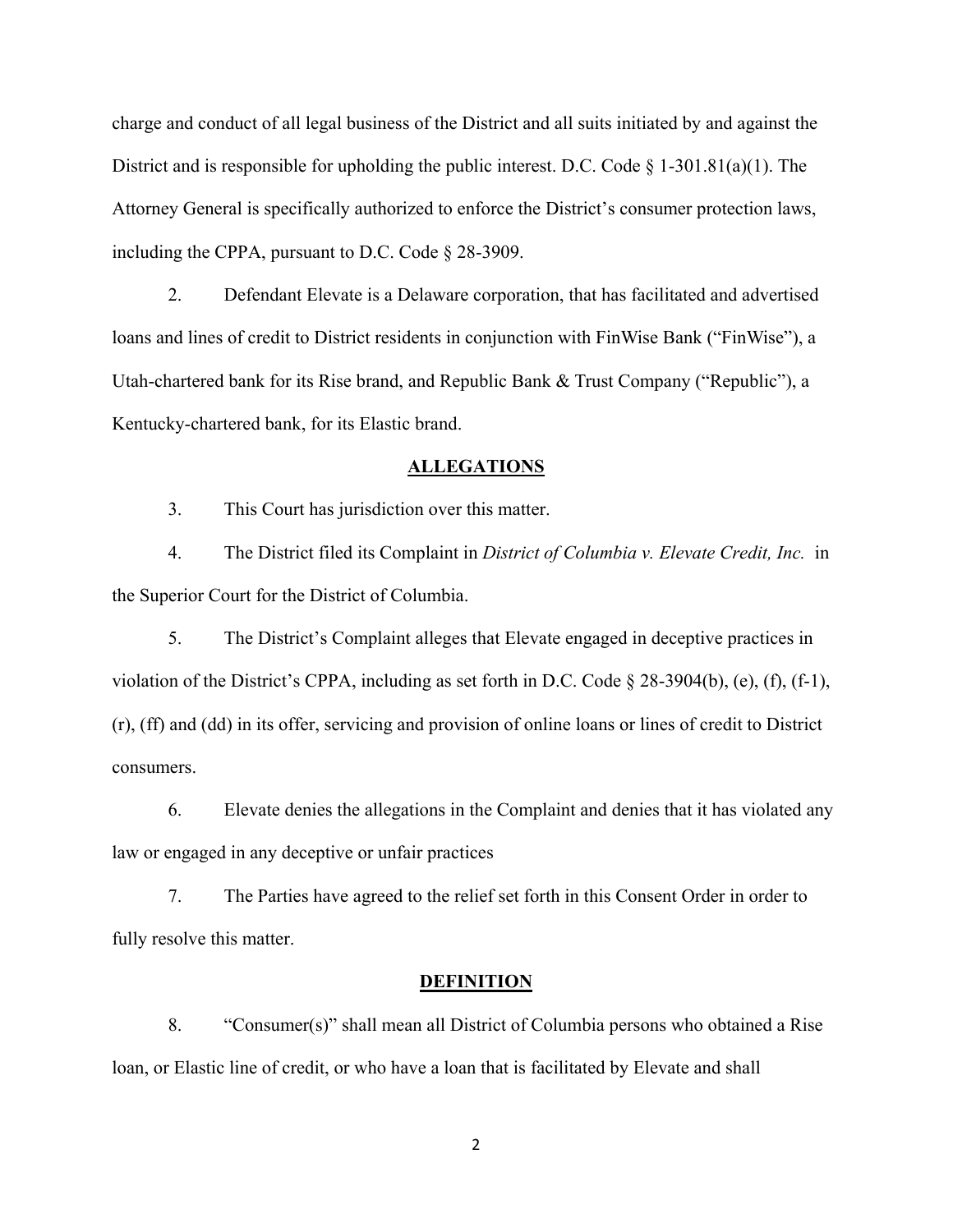incorporate the definition of that term in D.C. Code  $\S 28-3901(a)(2)$ .

## **INJUNCTION**

9. Elevate shall not engage in any act or practice in violation of the CPPA in connection with the offer, provision, servicing, or advertisement of loans or lines of credit to District of Columbia consumers.

10. Elevate will not, directly or indirectly, offer, provide, or advertise loans or lines of credit to District of Columbia consumers at an interest rate above 24% APR.

11. Elevate will not act as a service provider to a lender that provides loans or lines of credit to District of Columbia consumers at an interest rate above 24% APR.

12. Elevate will not, expressly or by implication, represent that it is permitted to offer loans or lines of credit in the District of Columbia without possessing any required District of Columbia money lender license.

#### **FINANCIAL PAYMENTS**

13. Elevate shall pay a total of at least \$3.84 million to resolve the District's claims in this matter. Of that total, \$450,000 shall be paid to the District within ten (10) days of the effective date of this Consent Order consistent with payment instructions to be provided by the District. \$3,400,000 shall be reserved within ten (10) days of the effective date of this Consent Order by Elevate for the purpose of providing refunds, pro rata, to each individual Consumer who has paid interest on their loan(s) or line(s) of credit in an amount greater than the Consumer would have paid had the interest due on any loan or line of credit been calculated at a 24% APR. ("Affected Consumers").

14. Elevate will distribute refunds to Affected Consumers consisting of the interest paid on their loan(s) or line(s) of credit in excess of interest calculated at a 24% APR within 120 days of the effective date of this Consent Order. Elevate will pay a minimum of \$3,300,000 in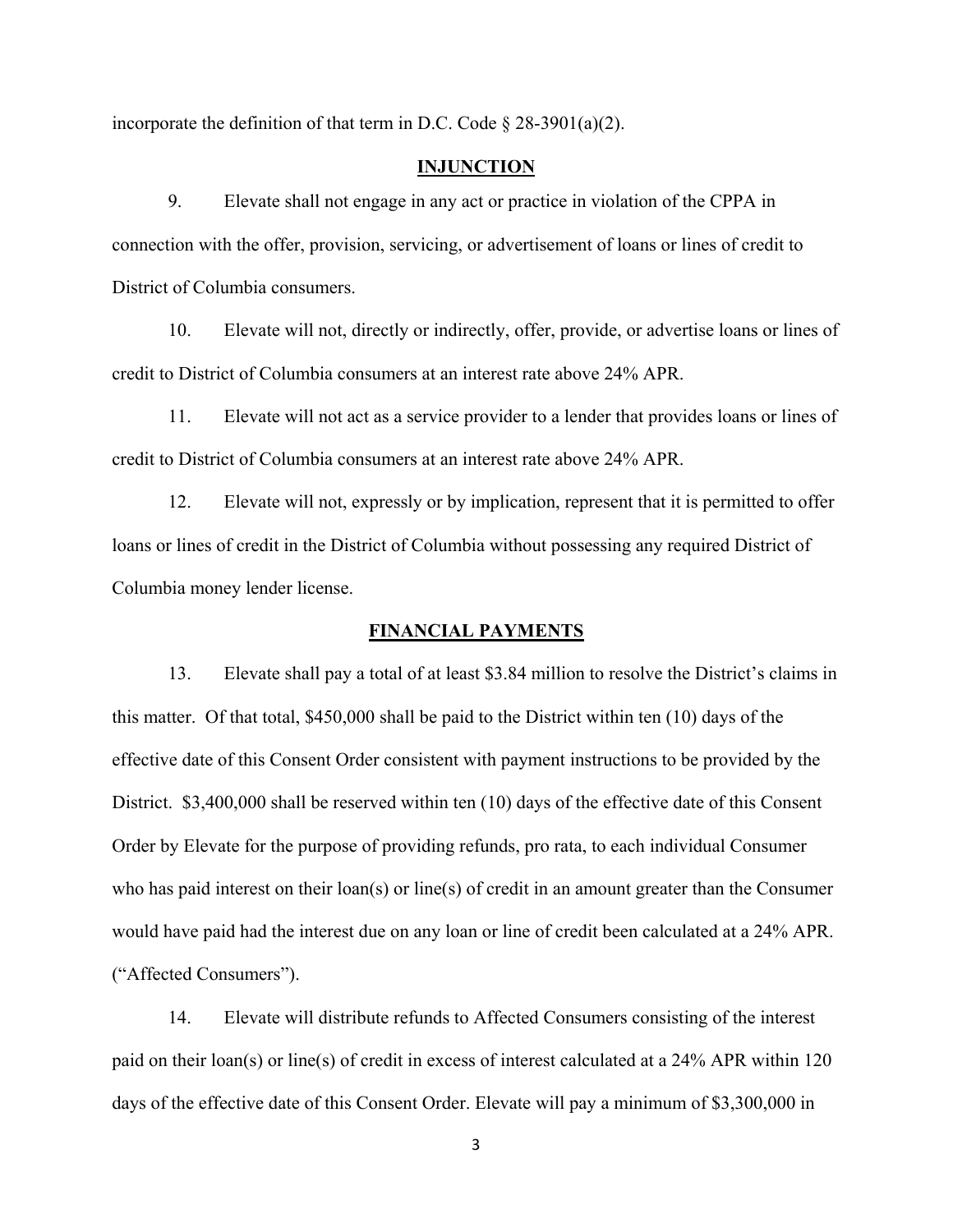restitution to Affected Consumers pursuant to this paragraph.<sup>1</sup>

15. Elevate will first attempt to provide the refunds via ACH to the Affected Consumer's bank account on record along with an email notification to the Affected Consumer approved by the District. The District will be copied on these emails through consumer.protection@dc.gov.

16. If the refund cannot be delivered via ACH, Elevate will mail a check to the Affected Consumer's last known address via first class mail. The checks will be accompanied by a letter approved by the District.

17. For any Affected Consumer whose refund payment is returned or whose check is not cashed within 90 days of being issued, Elevate will make reasonable attempts to obtain a current address using standard address-search methodologies and to promptly re-mail all returned checks to current addresses, if any.

18. To the extent that any checks sent to Affected Consumers remain uncashed for 90 days from the mailing, or if the second mailing attempt is returned as undeliverable, Elevate will, within 180 days of the effective date of this Consent Order, send the uncashed or undelivered funds to the District, along with a spreadsheet that details the name, address, and email for each Consumer, along with the amount owed to each Consumer. Any money received by the Attorney General pursuant to this paragraph may be used at the Attorney General's discretion for any lawful purpose, including to be placed in or applied to either the District's Litigation Support or Restitution funds.

<sup>&</sup>lt;sup>1</sup> Elevate will calculate final exact refund amounts for each individual Affected Consumer no later than February 15, 2022. Pursuant to Paragraph 13, Elevate has reserved an additional \$100,000 if exact refund amounts exceed \$3,300,000 and will pay restitution up to a total of \$3,400,000 to Affected Consumers.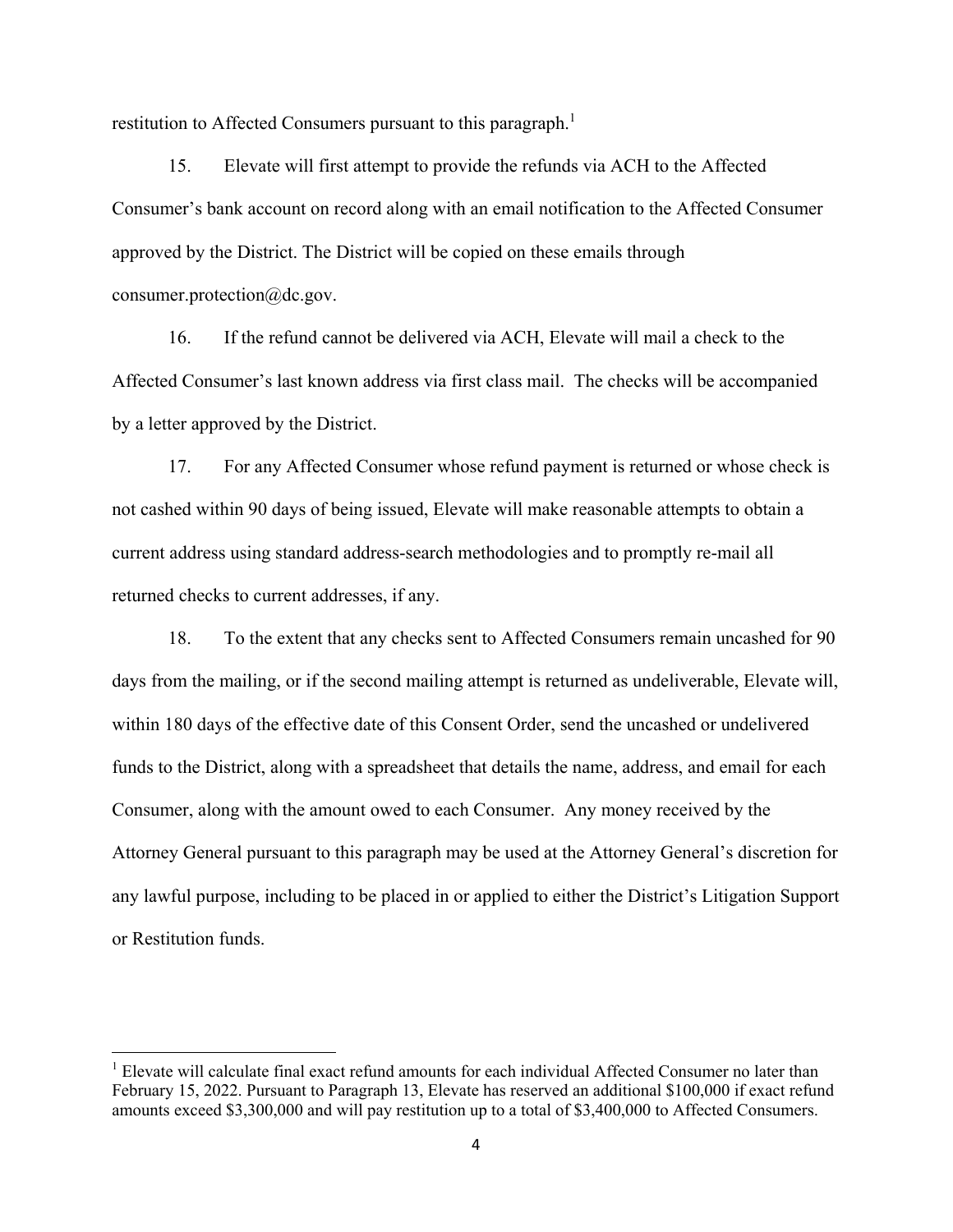19. Elevate represents that on or before February 15, 2022, it will facilitate the waiver of \$300,000 in estimated future interest amounts Affected Consumers would have paid in connection with an outstanding balance on Republic Elastic lines of credit and FinWise Rise installment loans.<sup>2</sup>

## **OTHER RELIEF**

20. Within 90 days of the effective date Elevate will facilitate the permanent deletion of negative reporting for Rise loans and Elastic lines of credit included on the credit reports of Affected Consumers.

#### **REPORTING**

21. Within 180 days of the effective date of this Consent Order or such later time as agreed to by the District, Elevate will provide the District with a report containing the following information:

- a. the name, address and email address for each Consumer who received restitution or credits under this Consent Order;
- b. the amount and date of any payments sent to each Consumer;
- c. whether the payment was sent by ACH, or mail; and
- d. the amount and date of any credits provided to the Consumer's account.

#### **GENERAL PROVISIONS**

22. The "effective date" shall be the last date on which a party to this agreement signs this Consent Order.

 $2$  Elevate calculated this amount assuming the maximum interest or fees that the loans and lines of credit would have generated if paid and amortized over the full expected term/payment period without prepayments, deferrals, or other intervening circumstances and waiving the full amount that would have been due as interest or fees.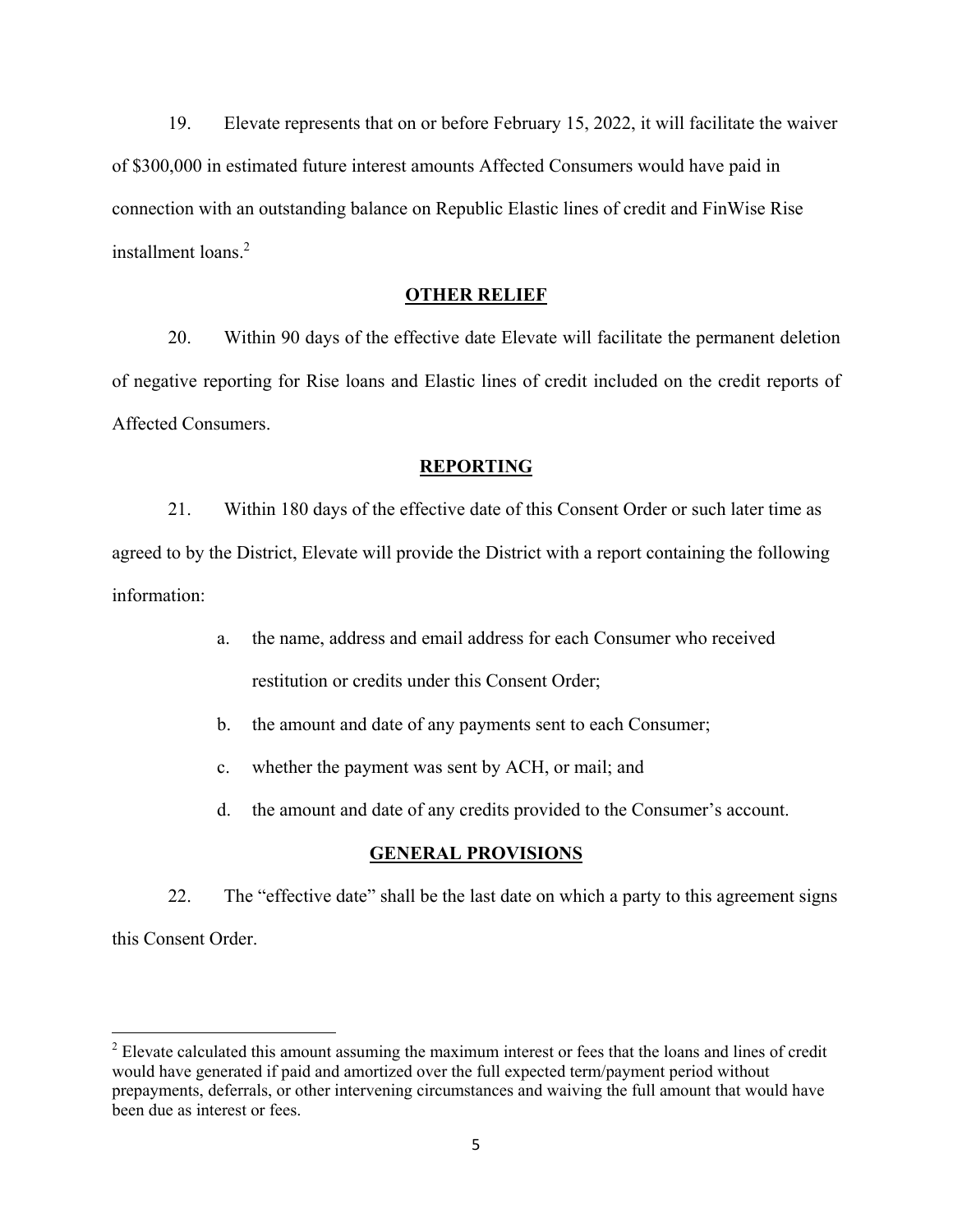23. The Parties may apply to the Court to modify this Consent Order by agreement at any time. Any party may apply to the Court, without the other party's agreement, to modify this Consent Order for good cause shown based on a substantial change in law or fact occurring after the date this Consent Order is entered.

24. Unless otherwise set forth above, Elevate shall implement all changes required by this Consent Order within thirty (30) days of the effective date of this Consent Order.

25. Elevate shall not cause or encourage third parties, or knowingly permit third parties acting on its behalf, to engage in practices from which Elevate is prohibited by this Consent Order.

26. This Consent Order represents the full and complete terms of the settlement entered by the Parties. In any action undertaken by the Parties, neither prior versions of this Consent Order nor prior versions of any of its terms that were not entered by the Court in this Consent Order may be introduced for any purpose whatsoever.

27. In entering into this Consent Order, the Parties are neither extinguishing any rights otherwise available to Consumers, nor creating any right not otherwise available under the laws of the District of Columbia.

28. This Court retains jurisdiction of this Consent Order and the Parties for the purpose of enforcing this Consent Order and for the purpose of granting such additional relief as may be necessary and appropriate. The Parties may agree in writing, through their counsel, to an extension of any time period in this Consent Order without a court order.

29. This Consent Order may be executed in counterparts, and a facsimile or .pdf signature shall be deemed to be, and shall have the same force and effect, as an original signature.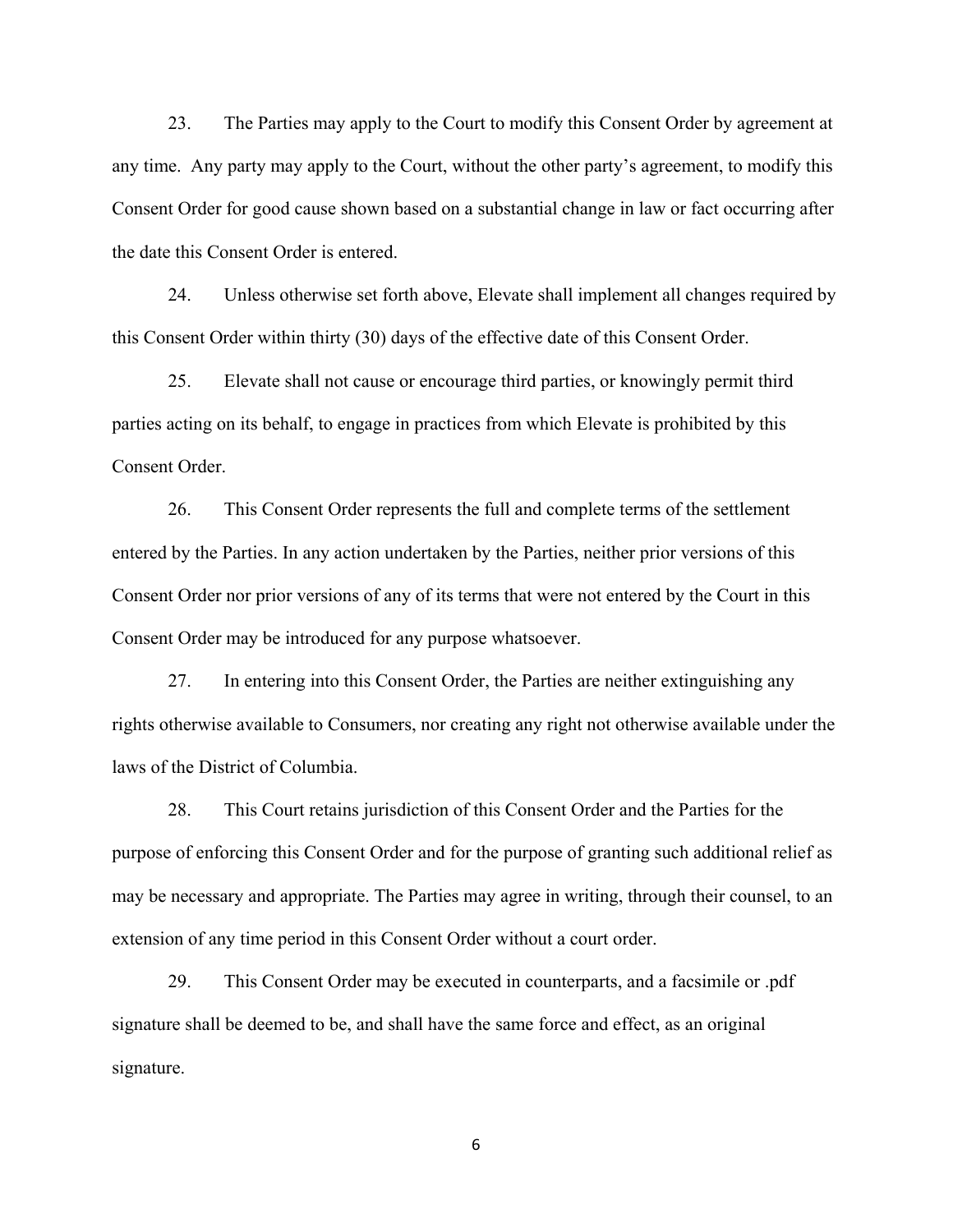30. All notices sent pursuant to this Consent Order shall be provided to the following address via first class and electronic mail, unless a different address is specified in writing by the party changing such address:

Wendy J. Weinberg Senior Assistant Attorney General Office of the Attorney General 400 Sixth Street, N.W.,  $10^{th}$  Floor Washington, D.C. 20001 Wendy.weinberg@dc.gov

For the Plaintiff District of Columbia

Attn: Maria Earley Morrison & Foerster LLP 2100 L Street NW, Ste. 900 Washington, DC 20037 202-887-1500

For the Defendant Elevate

31. Any failure by any party to this Consent Order to insist upon the strict performance by any other party of any of the provisions of this Consent Order shall not be deemed a waiver of any of the provisions of this Consent Order, and such party, notwithstanding such failure, shall have the right thereafter to insist upon the specific performance of any and all of the provisions of this Consent Order.

32. If any clause, provision or section of this Consent Order shall, for any reason, be held illegal, invalid or unenforceable, such illegality, invalidity or unenforceability shall not affect any other clause, provision or section of this Consent Order and this Consent Order shall be construed and enforced as if such illegal, invalid or unenforceable clause, section or other provision had not been contained herein.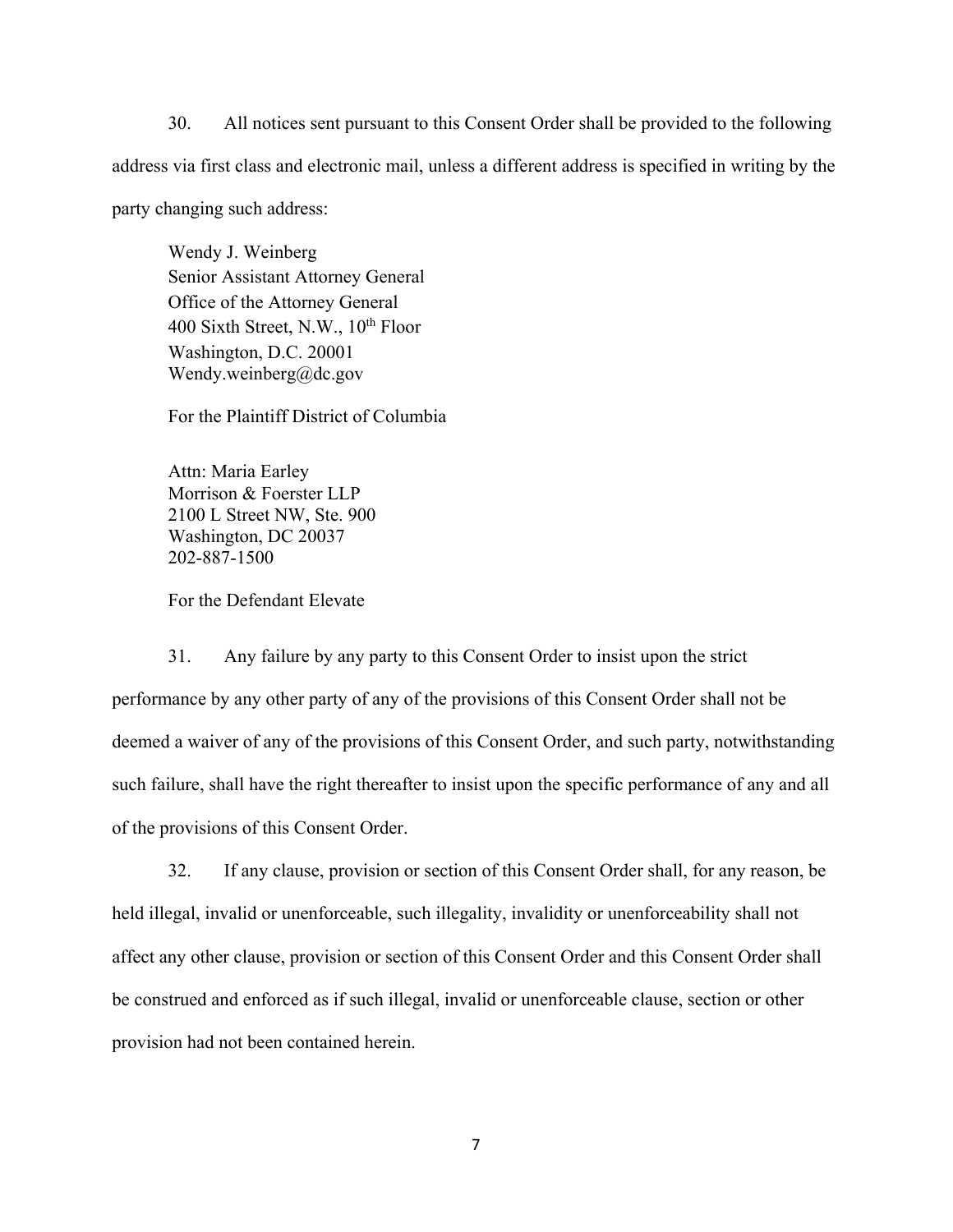33. Nothing in this Consent Order shall be construed as relieving Elevate of the obligation to comply with all state and federal laws, regulations, or rules, nor shall any of the provisions of this Consent Order be deemed to be permission to engage in any acts or practices prohibited by such laws, regulations, or rules.

34. Elevate shall deliver a copy of this Consent Order to each of its current and future principals, officers, directors, and managers having decision-making authority with respect to the subject matter of this Consent Order.

35. Elevate shall deliver a copy of this Consent Order to any banks or consumer lenders, including FinWise, and Republic, to which it provides or offers its services.

36. Elevate shall not participate, directly or indirectly, in any activity or form a separate entity or corporation for the purpose of engaging in acts or practices in whole or in part that are prohibited in this Consent Order or for any other purpose that would otherwise circumvent any part of this Consent Order or the spirit or purposes of this Consent Order.

37. This Consent Order finally disposes of all claims by the Parties and the District shall release Elevate from all claims that the Attorney General asserted or could have asserted under the D.C. Consumer Protection Procedures Act, D.C. Code §§ 28-3901 *et seq*., based on the facts alleged in the Complaint.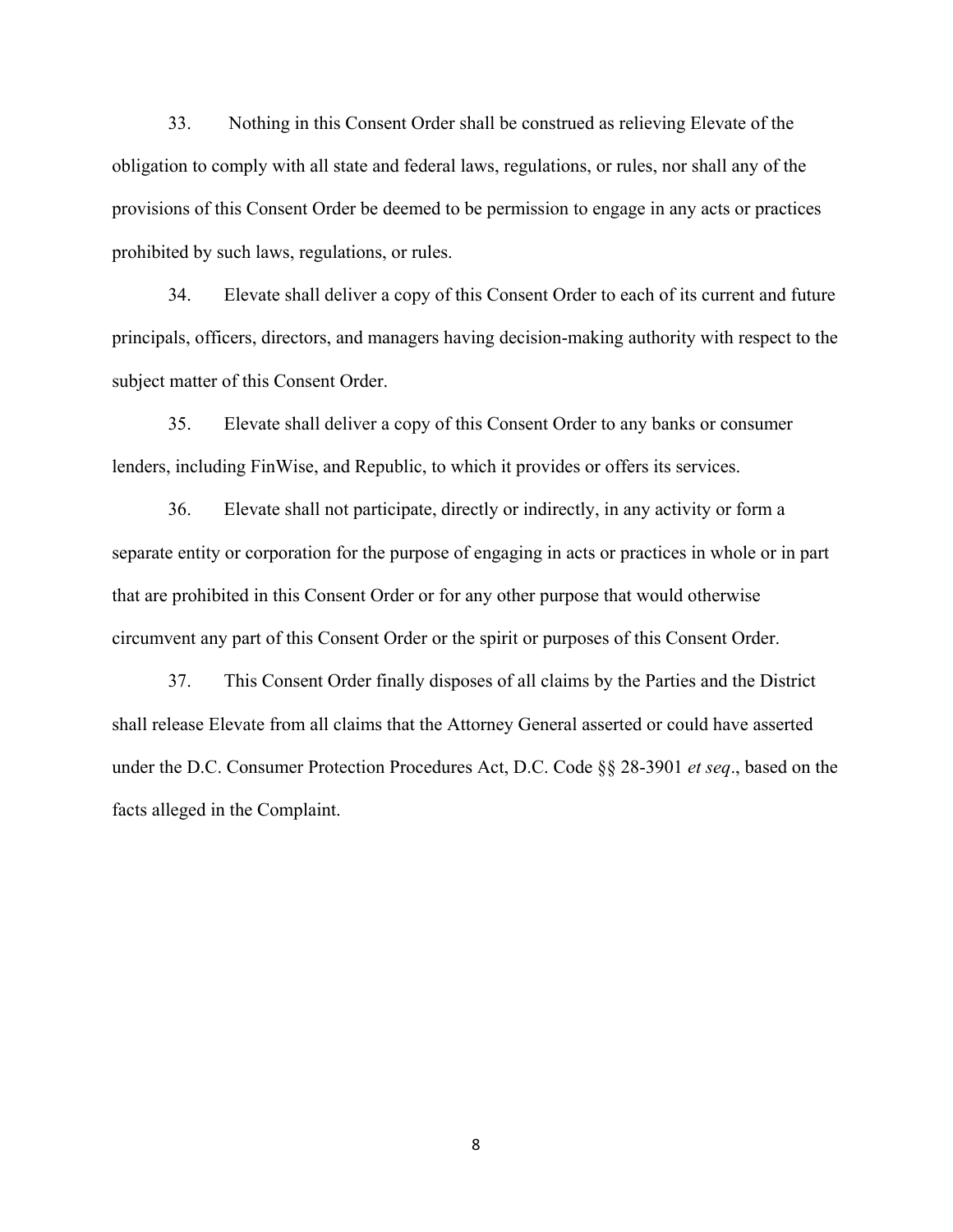KARL A. RACINE Attorney General for the District of Columbia

KATHLEEN KONOPKA Deputy Attorney General Public Advocacy Division

 $\sqrt{2}$ 

BENJAMIN WISEMAN Director, Office of Consumer Protection

sur sen WENDY J. WEINBERG

Senior Assistant Attorney General Office of the Attorney General 400 Sixth Street, N.W.,  $10^{th}$  Floor Washington, D.C. 20001

DAVID BRUNFELD Assistant Attorney General

# **For Plaintiff District of Columbia**

 $M4\sim M$   $M_{\odot}$   $M_{\odot}$   $M_{\odot}$   $M_{\odot}$   $M_{\odot}$   $M_{\odot}$  Date: 01/19/22  $M_{\odot}$ 

Sarah Cutrona Chief Counsel, Elevate Credit, Inc. 4150 International Plaza, Suite 300 Fort Worth, TX 76109

**For the Defendant Elevate Credit, Inc.** 

 $N\frac{1}{2}$  Date: 01/19/22

Maria Earley <sup>(</sup> Morrison & Foerster LLP 2100 L Street NW, Ste. 900 Washington, DC 20037 202-887-1500

**Counsel to Defendant Elevate Credit, Inc.**

Date:  $1/20/2022$ 

Date: 1/20/22